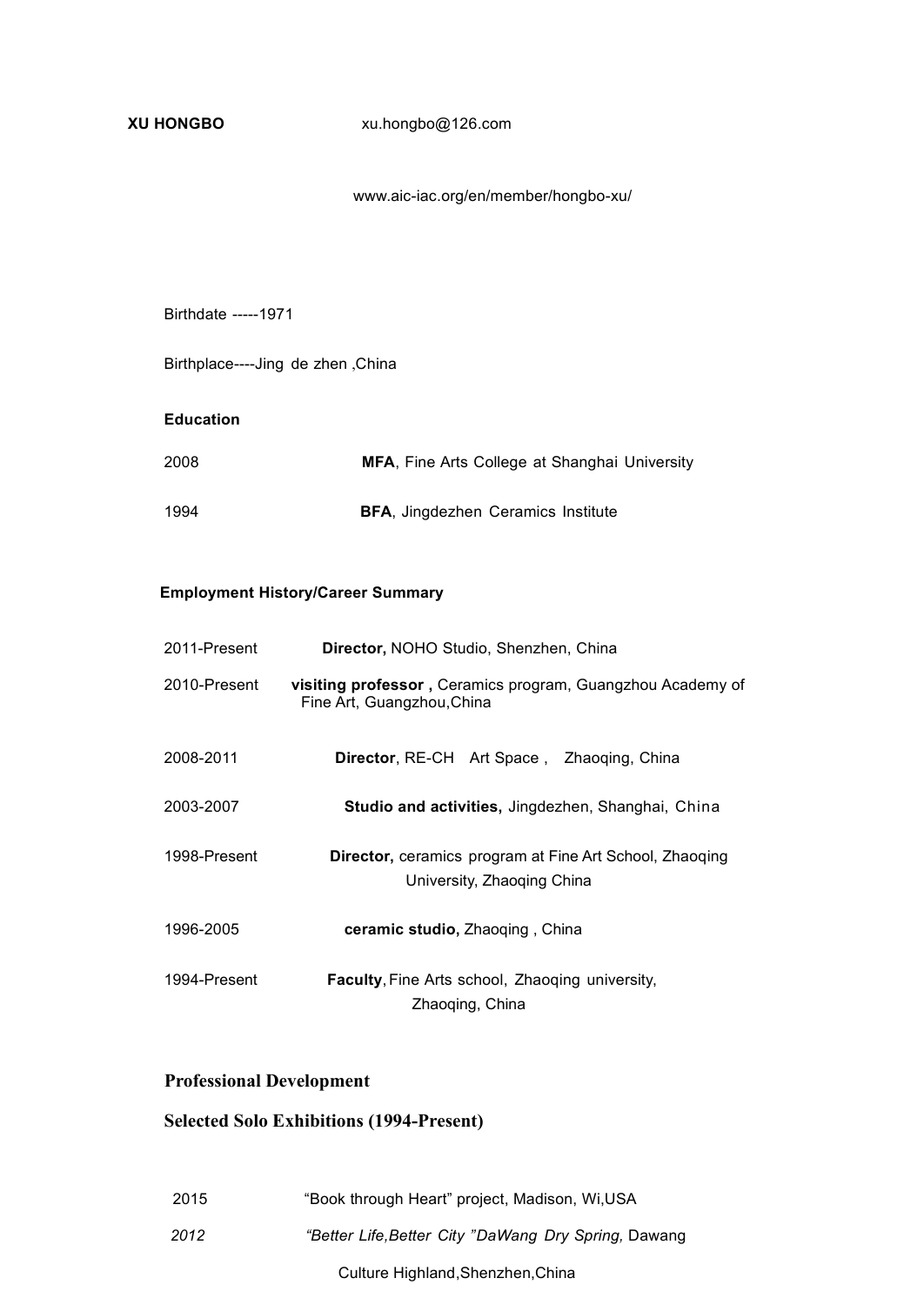|         | "Better life, Better City"Shenzhen Gold Bricks, , RE-CH<br>Art Space, Zhaoqing, China    |
|---------|------------------------------------------------------------------------------------------|
|         | "Opened Face " Xu Hongbo Group Show, RE-CH Art<br>Space, Zhaoqing, China                 |
| 2009    | "10bowls " the SBC Bowls project, Gallery L'artelier<br>Ceramics, Lausanne, Switzerland, |
| 2002    | "Please Love Me" Clay Installation Project, Good World<br>Mart, Zhaoqing, China          |
|         | "Please eat me" Clay Installation Project, Good World<br>Mart, Zhaoqing, China           |
| 1994-95 | "Conjuring of nature" Environmental Installation and<br>Performance, Zhaoqing, China     |

# **Selected Group Exhibitions (1995-Present)**

| 2015 | Inward Gazes Documentaries of Chinese performance Art<br>Art Museum of Macau, China       |  |
|------|-------------------------------------------------------------------------------------------|--|
|      | "The Body of Soul", New Who Art Museum,<br>Shen Zhen, China                               |  |
| 2014 | Ahead of the Curve, Bristol Museum and Art gallery,<br>England                            |  |
| 2013 | Voice, Aohu Art Center,<br>Shenzhen, China                                                |  |
| 2010 | "Mirage" International contemporary Ceramics Exhibition,                                  |  |
|      | Duo lun Contemporary Art Museum, Shanghai                                                 |  |
| 2009 | SBC Bowls, Ceramics art fair, Paris, France                                               |  |
| 2008 | The 43rd General Assembly IAC, China Contemporary Ceramic Art<br>Exhibition, Xi'an, China |  |
| 2007 | Asian Contemporary Art Fair, New York                                                     |  |
|      | Beijing BS1 Contemporary Museum 2007 Nomination Exhibition                                |  |
|      | Shanghai Fresh Art Exhibition, Duo lun Contemporary Art Museum                            |  |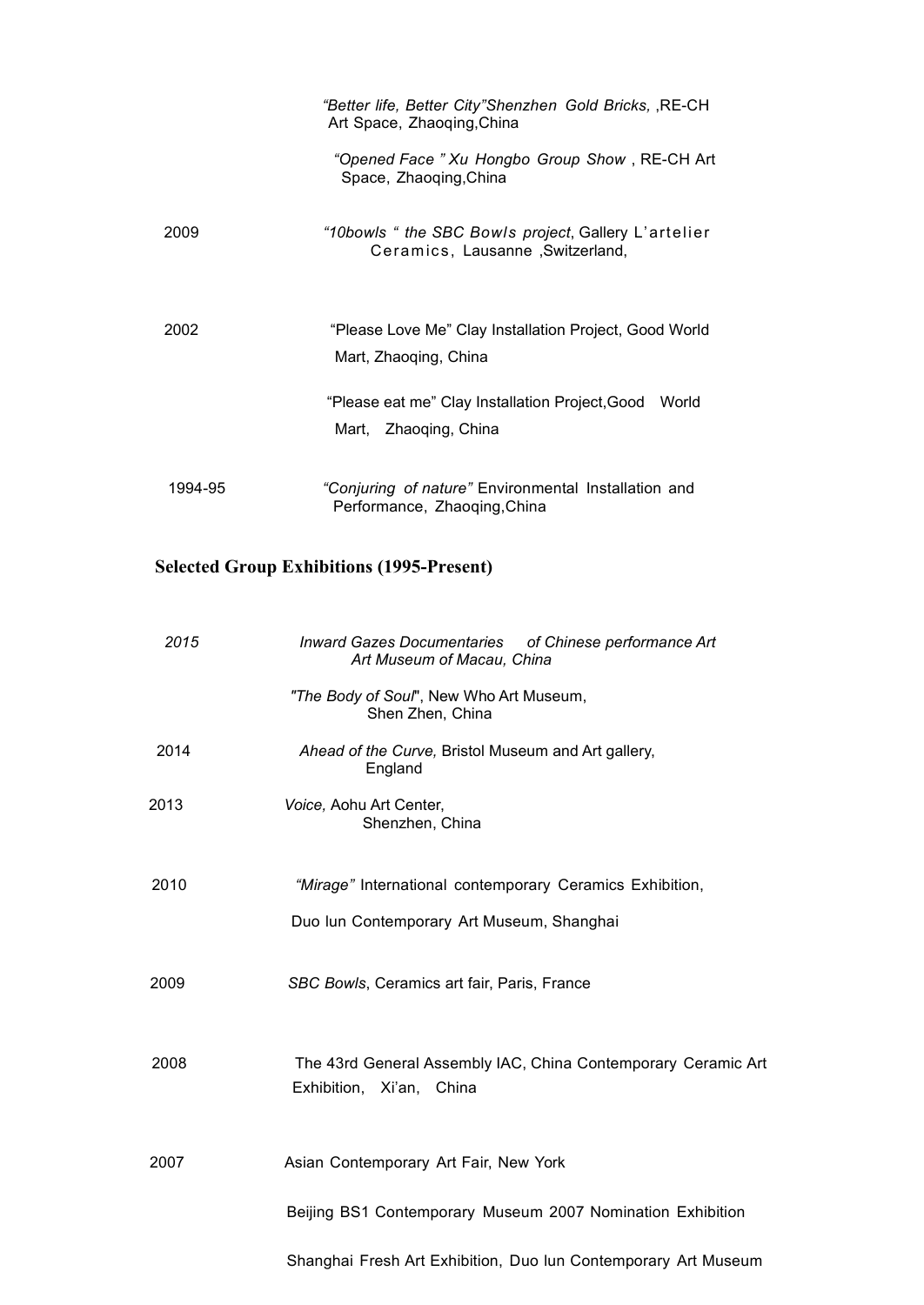*"Ten Years*" showing , Pottery Workshop, Shanghai

*"Tuo Er"* Contemporary Ceramics showing , Two City Gallery ,Shanghai

2006 The 5th China Contemporary Young Ceramic Artists' Biennial,

China Academy of Fine Art,Hangzhou,China

The 2nd Exhibition of China Modern Crafts-Arts, Nanjing Academy of Fine art, Nanjing , China

The 8th National Ceramics Competition and showing , Yi Xing , China

*"Out of Focucs"* Contemporary Ceramics showing Zhu Qizhan Art Museum, Shanghai

*"Out of Focucs*" Contemporary Ceramics showing Two City Modern Crafts and Arts Gallery, Shanghai

ARUMS International Contemporary Art Exhibition, Paris, France

The 19th France International Contemporary Ceramics Biennial , Vallauris Ceramics Museum, Vallauris, France

*"The Date of Jinzhe "*Advance-artists Union, Huisheng Art Centre, Shanghai, China

Excellent Ceramics of Postgraduate, China-Japan-Korea

2005 The 1st Exhibition of China Modern Craft-Arts,Beijing

*"East –West"* ,Contemporary Ceramics Exhibition,China-Swiss Art Museum of Shanghai University, Shanghai, China

China Advance-ceramics Exhibition, Pottery Workshop, Shanghai, China

Modern Ceramics Exhibition ,World Museum Culture Expo, Seoul ,Korea

Ceramics Fashion Show ,Pottery Workshop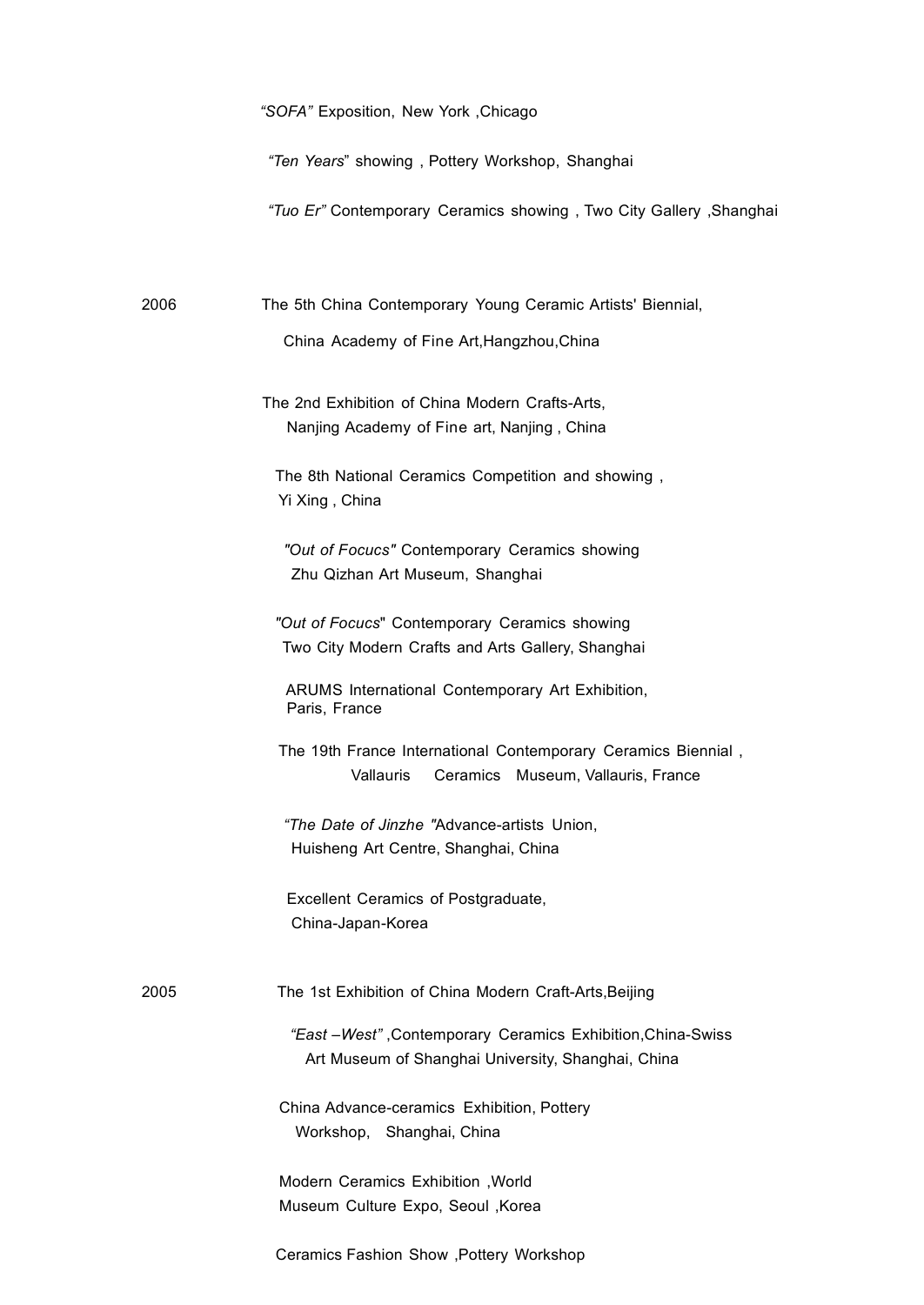| Jingdezhen, China |  |
|-------------------|--|
|-------------------|--|

| 2004      | "Middle-night Snack" Performance and Installation<br>Suzhouhe Art Zone, Shanghai, China                 |
|-----------|---------------------------------------------------------------------------------------------------------|
|           | Ceramics Exchange, China-Korea,<br>Art Museum of Shanghai University, Shanghai, China                   |
|           | Fine Arts Exchange, China-Japan,<br>Art Museum of Shanghai University, Shanghai, China                  |
|           | 10 Years Celebration of Shanghai University Fine Art College,<br>Shanghai Art Museum, Shanghai, China   |
| 2003      | the 2nd National Ceramics Art and Design Showing                                                        |
|           | Hebei , China                                                                                           |
| 2001-2002 | Ceramics and Seciety, experimental performance                                                          |
| 2000      | The Spirit of Porcelain International Conference and Showing of                                         |
|           | Ceramics, Jingdezhen, China                                                                             |
| 1998      | the 1st international conference and showing of Ceramics, Yixing                                        |
| 1997      | China- Canada Exchange Showing of Ceramics,<br>Sanbao International ceramics village, Jingdezhen, China |
| 1995      | Kaolin nternational Conference of Ceramics<br>Jingdezhen, China                                         |

# **Visiting Artist Presentations**

| 2015      | Visiting Artist, Edgewood college,<br>Madison, WI, USA                                               |
|-----------|------------------------------------------------------------------------------------------------------|
|           | <i>Back to Objects -Talk,</i> Edgewood College, Madison, WI, USA                                     |
| 2011      | Shenzen, China<br><b>Resident Artist, Highland International Culture Centre,</b>                     |
| 2008-2009 | Visting Artist, Vevey applied Art school, Switzerland                                                |
| 2008      | <b>Presentation, the Pottery Workshop,</b><br>Jingdezhen, China                                      |
| 2008      | <b>Presentation, The 43rd General Assembly of</b><br>International Academy of Ceramics, Xi'an, China |